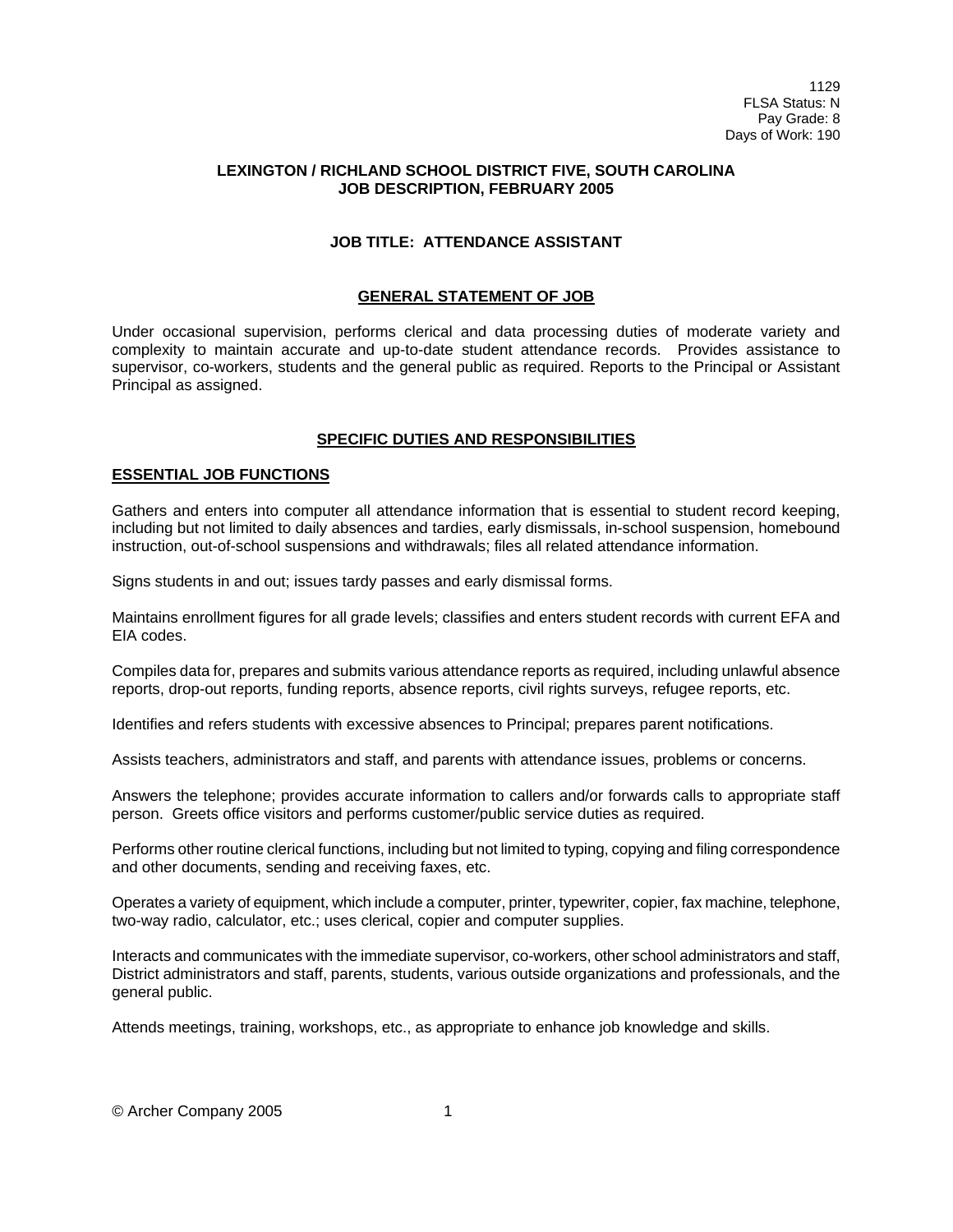# **ADDITIONAL JOB FUNCTIONS**

Performs special duties as related to assigned school.

Assists other clerical staff with duties as necessary.

Performs related duties as required.

# **MINIMUM TRAINING AND EXPERIENCE**

Requires high school diploma or GED equivalent supplemented by one to two years of clerical or data processing experience, or an equivalent combination of education, training and experience that provides the required knowledge, skills and abilities. Must be able to type with speed and accuracy. Must possess a valid state driver's license.

## **MINIMUM QUALIFICATIONS OR STANDARDS REQUIRED TO PERFORM ESSENTIAL JOB FUNCTIONS**

**Physical Requirements**: Requires sedentary work that involves walking or standing some of the time and involves exerting up to 10 pounds of force on a recurring basis or routine keyboard operations.

**Data Conception**: Requires the ability to compare and/or judge the readily observable, functional, structural or compositional characteristics (whether similar to or divergent from obvious standards) of data, people or things.

**Interpersonal Communication**: Requires the ability of speaking and/or signaling people to convey or exchange information. Includes receiving assignments and/or directions from supervisor.

**Language Ability**: Requires the ability to read a variety of policy and procedure manuals, computer manuals, reference materials, etc. Requires the ability to enter data into computer and prepare reports, correspondence, records, etc., with proper format, punctuation, spelling and grammar, using all parts of speech. Must be able to speak with poise, voice control and confidence and to articulate information to others.

**Intelligence**: Requires the ability to apply rational systems to solve practical problems and deal with a variety of concrete variables in situations where only limited standardization exists; to interpret a variety of instructions furnished in oral, written, schedule, mathematical or diagrammatic form. Requires the ability to make routine independent judgments in the absence of supervisor; to acquire knowledge of topics related to primary occupation. Must have the ability to comprehend and interpret received information and the ability to comprehend and implement basic office machinery functions.

**Verbal Aptitude**: Requires the ability to record and deliver information, to explain procedures, to follow oral and written instructions. Must be able to communicate effectively and efficiently with students, parents, staff, and with persons of varying educational and cultural backgrounds.

**Numerical Aptitude**: Requires the ability to add and subtract totals, to multiply and divide, to determine percentages and decimals, to determine time. Must be able to use practical applications of fractions, percentages, ratio and proportion.

**Form/Spatial Aptitude**: Requires the ability to inspect items for proper length, width and shape, and visually read various information.

**Motor Coordination**: Requires the ability to coordinate hands and eyes rapidly and accurately in using

© Archer Company 2005 2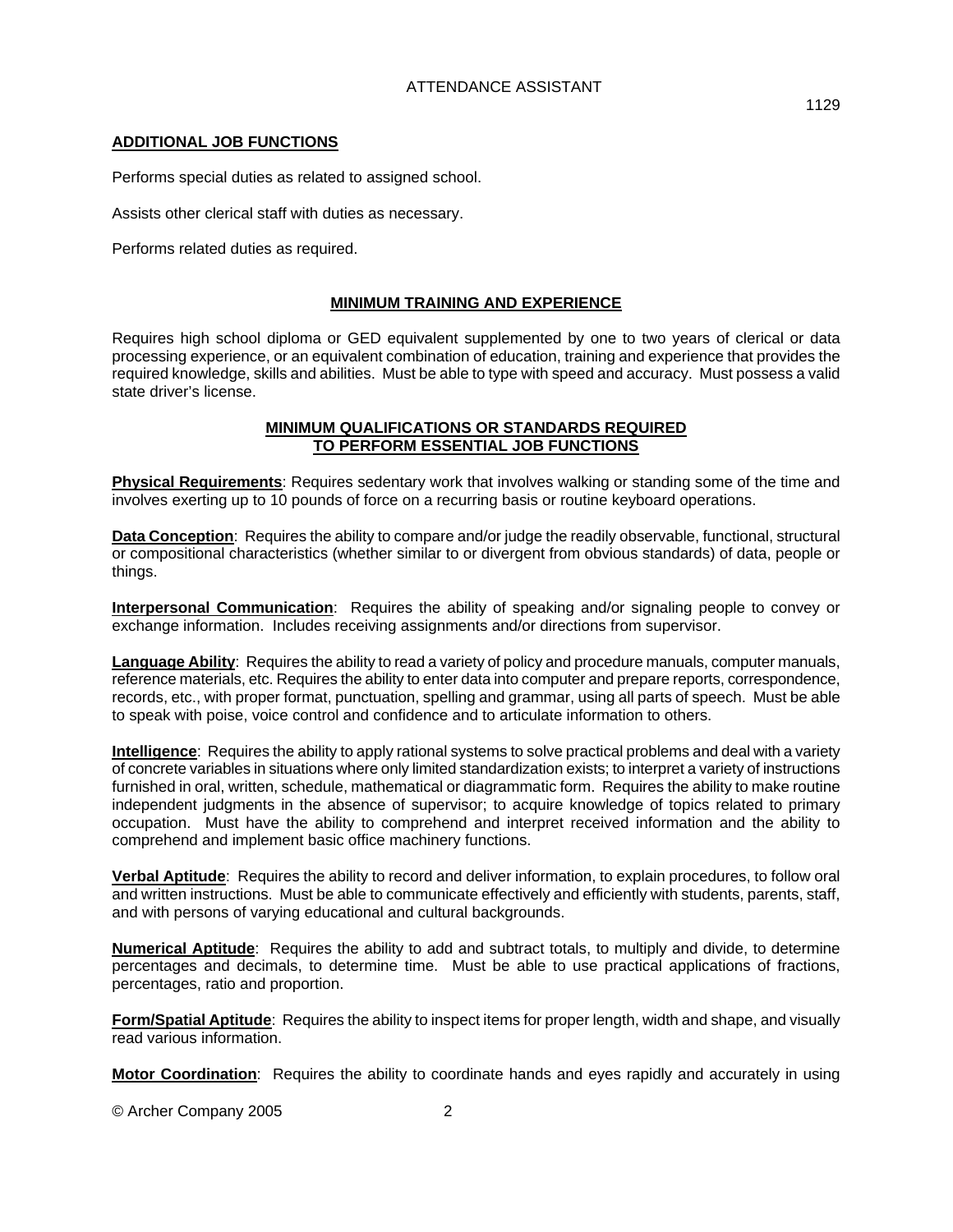automated office equipment and communications machinery.

**Manual Dexterity**: Requires the ability to handle a variety of items including computer keyboards, office equipment, control knobs, switches, etc. Must have minimal levels of eye/hand/foot coordination.

**Color Discrimination**: Requires the ability to differentiate between colors and shades of color.

**Interpersonal Temperament**: Requires the ability to deal with people beyond giving and receiving instructions. Must be adaptable to performing under moderate stress when confronted with an emergency or tight deadline. The worker is subject to tension as a regular, consistent part of the job.

**Physical Communication**: Requires the ability to talk and hear: (talking: expressing or exchanging ideas by means of spoken words; hearing: perceiving nature of sounds by ear). Must be able to hear and understand communications through a telephone.

## **PERFORMANCE INDICATORS**

**Knowledge of Job**: Has knowledge of the methods, policies and procedures of Lexington / Richland District School District Five pertaining to specific duties of Attendance Clerk. Is knowledgeable in the laws, ordinances, standards and regulations pertaining to the specific duties and responsibilities of the position. Has the ability to comprehend, interpret and apply regulations, procedures and related information. Has knowledge of modern office practices, procedures and of business English and arithmetic. Is able to compile, type and enter data into computer with speed and accuracy. Is skilled in applying a responsible attention to detail as necessary in preparing reports, records and correspondence. Is able to read and interpret a variety of administrative documents and related materials pertaining to the responsibilities of the job. Is able to maintain records with accuracy and confidentiality. Has skill in the use of computers for data processing, word processing and records management. Knows how to operate and maintain a variety of office equipment as necessary in the performance of daily activities. Has the ability to offer assistance to co-workers and employees of other departments as required. Has the ability to use independent judgment as needed in performing routine tasks. Is able to take the initiative to complete the duties of the position without the need of direct supervision. Has knowledge of the terminology used within the department. Knows how to maintain effective relationships with students, parents, co-workers, personnel of other departments, professionals and members of the public through contact and cooperation. Knows how to react calmly and quickly in emergency situations. Is able to perform duties effectively and professionally in an environment in which discrimination and other public issues are constant concerns. Has the ability to plan, organize and prioritize daily assignments and work activities. Has good organizational, technical and human relations skills. Is able to work effectively despite frequent interruptions. Has the ability to learn and utilize new skills and information to improve job performance and efficiency.

**Quality of Work**: Maintains high standards of accuracy in exercising duties and responsibilities. Exercises immediate remedial action to correct any quality deficiencies that occur in areas of responsibility. Maintains high quality communication and interaction with internal and external entities with whom the position interacts.

**Quantity of Work**: Performs described Essential Functions and related assignments efficiently and effectively in order to produce quantity of work which consistently meets established standards and expectations.

**Dependability**: Assumes responsibility for completing assigned work. Completes assigned work within deadlines in accordance with directives, policy, standards and prescribed procedures. Maintains accountability for assigned responsibilities in the technical, human and conceptual areas.

Attendance: Attends and remains at work regularly and adheres to policies and procedures regarding absenteeism and tardiness. Provides adequate notice to higher management with respect to vacation time and leave requests.

© Archer Company 2005 3